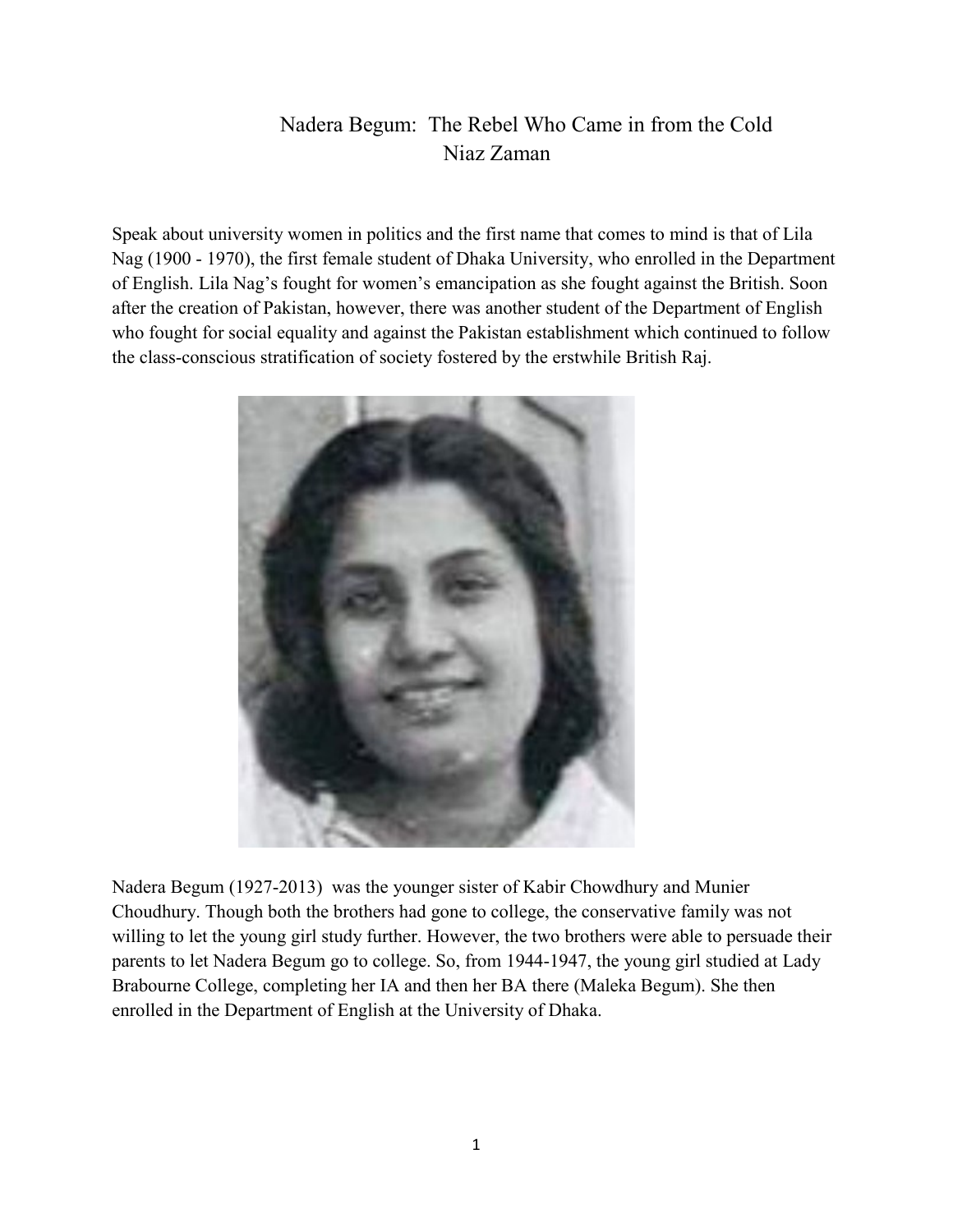Nadera Begum was greatly influenced by Munier Choudhury's communist leanings and was politically active. All Communists were held in suspicion by the government and she was, like her brother, under police watch.

Miss A. G. Stock, the Departmental Head at the time, did not quite approve of Nadera Begum's activities. However, there is no doubt that she was impressed by this fiery woman student. Stock writes at length about her – though referring to her only by her initial N. In *Asamapta Atmajibani*, Sheikh Mujibur Rahman, who refers to Nadera Begum by name, describes how she stood up for what she believed was right.

In 1949, what were known as the 4th-class employees of Dhaka University were on strike and students had joined them in their protests. As Sheikh Mujibur Rahman notes, before the creation of Pakistan, the university was a residential university. "Now it was the only university in the province. The number of students had increased substantially. But the number of employees hadn't increased correspondingly. They had to work throughout the day" (*The Unfinished Memoirs*, 119). Sheikh Mujibur Rahman describes how students became involved. "Student workers decided to lie down in front of the university gate. Only one girl student took an active part in the strike. Her name is Nadira Begum (sic). She is Professor Munier Chowdhury's sister. She sat down in front of the gate with the male students" (124). Mujib mentions how students trampled over the seated students and vilified Nadera Begum. However, nothing deterred her. Six of the students who had joined the protests were expelled. Students called the strike in order to get the punishment reduced. A G Stock describes the incident in some detail, using Nadera Begum's initial.

The strike began, and the library building in which were all the main lecture rooms was duly picketed. Surprisingly there was a woman on the first shift, who proved to be N, the girl in the English Department who was already blacklisted. It appeared to be my duty to reason with her, so with an interested audience standing round I put it to her that if the object of the exercise was to get the punishment reduced, picketing the classrooms was bad tactics. She conceded the point of no importance whatsoever. They must of course go on, she said. (132)

Though A G Stock did not approve of the tactics, she was impressed by Nadera Begum and adds another page on her. She describes how, when the police were after her, she managed to evade arrest several times, once by allowing the policeman to grab her sari. She fled, leaving the sari behind in the hands of what must have been a very astounded policeman indeed.

N's adventures were more colourful and deserve a postscript. That argument on the compound was the last conversation I had with her for many years. She was a fervent communist, good-looking and passionately eloquent, and had never heard of fear, and the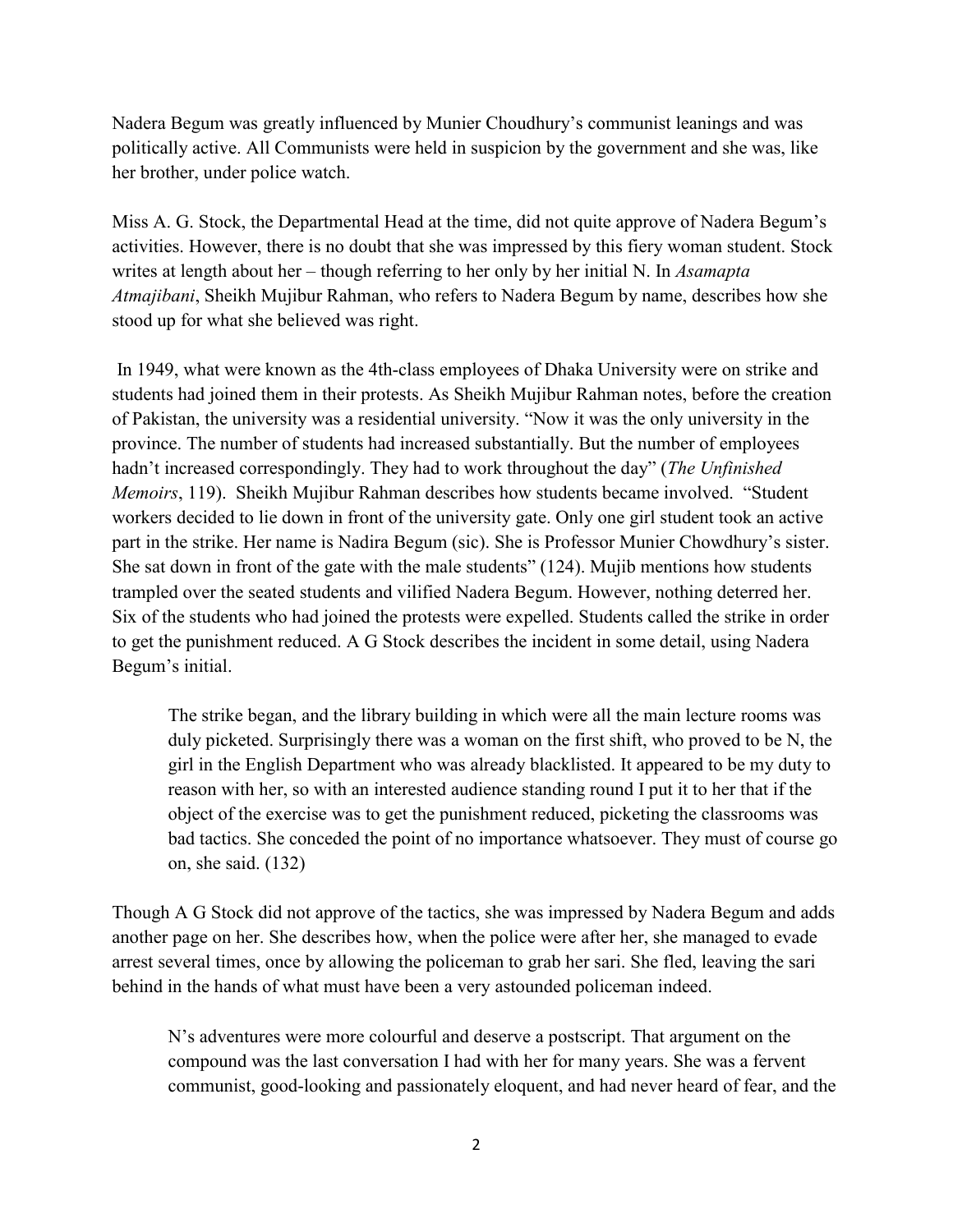police had decided that she was dangerous. After the strike, she evaded capture for a month by going underground, never sleeping twice under the same roof, and became a popular legend. (139)

Despite her attempts to evade arrest, Nadera Begum was caught at last and detained as an "under-trial prisoner" for want of a charge. She was kept for two years in solitary confinement. However, for a month she was kept as a common criminal for having assaulted an armed warder. In prison she was given the duty to teach fellow prisoners. Perhaps this revived her academic interest and she sent word through a prison visitor that she wanted to sit for the MA examination. A. G. Stock comments that she was happy to give her permission. "With a degree she could become a college lecturer. Without it she would make a first-class agitator. . . (139).

A. G. Stock was not allowed to meet Nadera Begum. She believed that the government must have thought her "a dubious influence" (139). A. G. Stock left before Nadera Begum could sit for her exams. Nevertheless, she did and, in 1954, she received a First Class in the MA examination. Meanwhile, there were a change in her personal life which affected her activism. e.

Her cousin, Gholam Kibria, with whom she was romantically involved, was also politically active and, like Nadera Begum, had been imprisoned from 1949-1951. On his release he sat for the Central Superior Service Examination, standing  $4<sup>th</sup>$  – the first East Pakistani to do so well. He was allowed to join the Central Superior Services of Pakistan and become a CSP but had to sign a bond giving up all political activities.

Nadera Begum was also released from jail. On April 2, 1952, Nadera Begum married Gholam Kibria. As a CSP, Kibria could not have a political activist as his wife. Nadera Begum had two choices: reject the marriage and continue her political activities or accept the marriage and give up her political activism. Nadera Begum chose the latter. It is possible that Nadera Begum had been persuaded to give up political activism even before the marriage took place. There is no picture of hers in the procession that students took out on February 21 – though another student of the English Department, Halima Khatun, was in the first row of women students who emerged from the gates of the university.

In 1956-1957, Nadera Begum was appointed to the English Department (Rahim 210). As a government servant, her husband was transferred to many towns and for some years was also posted abroad to the World Bank in Washington DC. As his wife, Nadera Begum accompanied him on his transfers and had to leave the Department for several years. However, she was able to return years later, though for a short time.

Syed Badrul Ahsan, who was her student when she returned to Dhaka University, wrote an obituary on her passing in which he praised her style of teaching